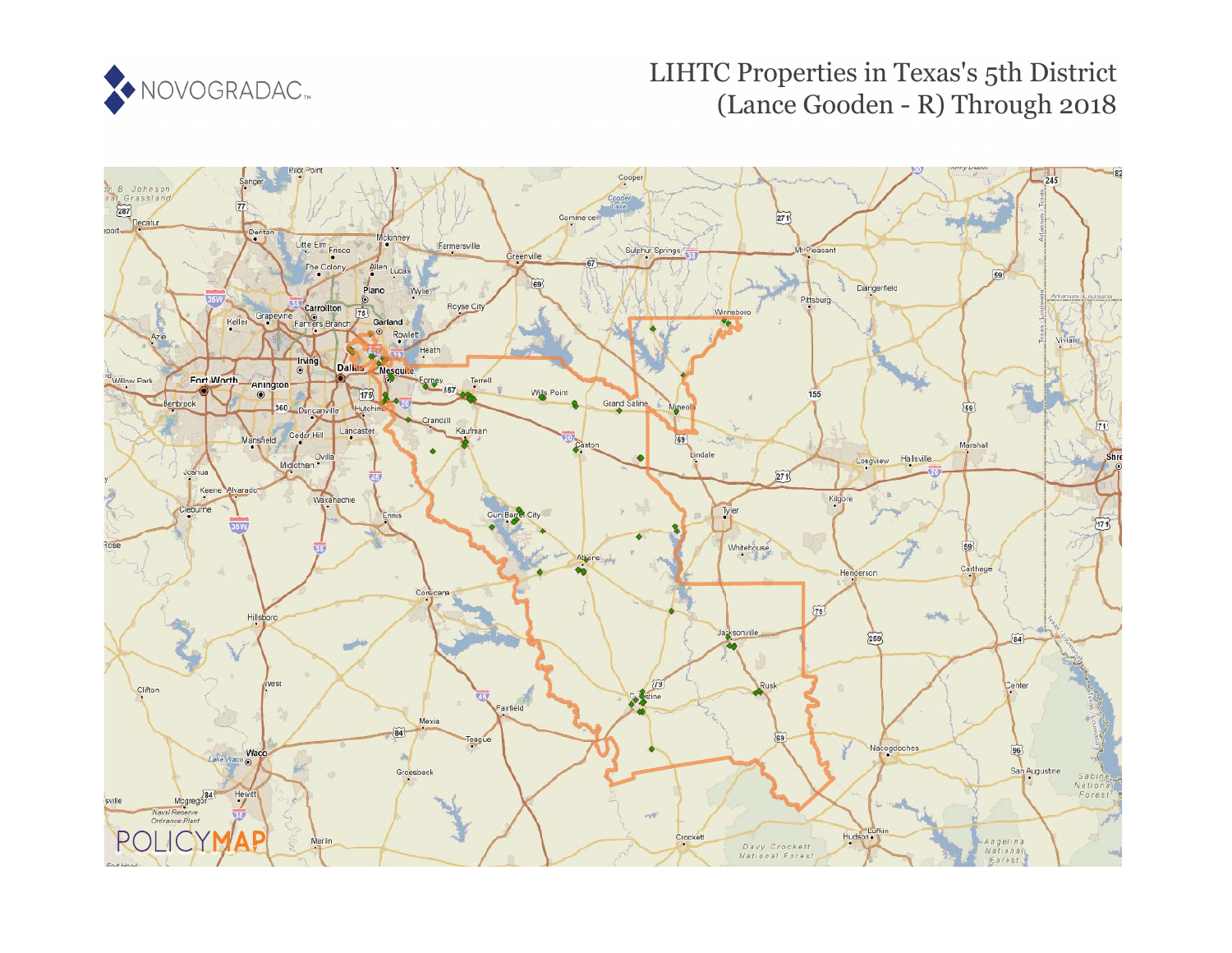| <b>Project Name</b>                               | <b>Address</b>                  | City                | <b>State</b>            | <b>Zip Code</b> | <b>Nonprofit</b><br><b>Sponsor</b> | <b>Allocation</b><br>Year | <b>Annual</b><br><b>Allocated</b><br><b>Amount</b> | <b>Year Placed</b><br>in Service | <b>Construction Type</b> | <b>Total</b><br><b>Units</b> | Low<br><b>Income</b><br><b>Units</b> | <b>Rent or</b><br><b>Income</b><br><b>Ceiling</b> | <b>Credit</b><br><b>Percentage</b> | Tax-<br><b>Exempt</b><br><b>Bond</b> | <b>HUD Multi-Family</b><br><b>Financing/Rental</b><br><b>Assistance</b> |
|---------------------------------------------------|---------------------------------|---------------------|-------------------------|-----------------|------------------------------------|---------------------------|----------------------------------------------------|----------------------------------|--------------------------|------------------------------|--------------------------------------|---------------------------------------------------|------------------------------------|--------------------------------------|-------------------------------------------------------------------------|
| VICTORIA PLACE PHASE II                           | 1000 BARBARA ST                 | <b>ATHENS</b>       | TX                      | 75751           | No                                 | 2006                      | \$436,940                                          | 2007                             | <b>New Construction</b>  | 48                           | 48                                   | 60% AMGI                                          | 70 % present<br>value              | No                                   |                                                                         |
| MEADOWLAKE VILLAGE<br><b>APTS</b>                 | 209 S GRAND AVE                 | <b>MABANK</b>       | TX                      | 75147           | No                                 | 2011                      | SO.                                                | 2011                             | Not Indicated            | 40                           | 40                                   |                                                   | 60% AMGI Not Indicated No          |                                      |                                                                         |
| SILVERLEAF AT CHANDLER<br>$\mathbf{I}$            | 801 FM 2010                     | <b>CHANDLER</b>     | $\mathbf{T}\mathbf{X}$  | 75758           | $\rm No$                           | 2010                      | $\$0$                                              | 2012                             | Not Indicated            | 44                           | 44                                   |                                                   | 60% AMGI Not Indicated No          |                                      |                                                                         |
| SILVERLEAF AT GUN BARREL 400 CHURCH ST<br>CITY LP |                                 | <b>MABANK</b>       | $\mathbf{T} \mathbf{X}$ | 75156           | $\rm\thinspace No$                 | 2011                      | $\$0$                                              | 2012                             | Not Indicated            | 80                           | $\bf{0}$                             |                                                   | 60% AMGI Not Indicated No          |                                      |                                                                         |
| SILVER SPRING AT FORNEY 1000 REEDER LN            |                                 | <b>FORNEY</b>       | TX                      | 75126           | $\mathbf{N}\mathbf{o}$             | 2011                      | $\$0$                                              | 2012                             | Not Indicated            | 80                           | ${\bf 80}$                           |                                                   | 60% AMGI Not Indicated No          |                                      |                                                                         |
| <b>CREEKSIDE VILLAGE APTS</b>                     | 1501 S BOLTON ST                | <b>JACKSONVILLE</b> | TX                      | 75766           | No                                 | 2014                      | $\$0$                                              | Insufficient<br>Data             | Acquisition and Rehab 0  |                              | $\bf{0}$                             |                                                   | 60% AMGI Not Indicated No          |                                      |                                                                         |
| <b>MADISON OAKS</b>                               | 1009 GILMER RD                  | <b>WINNSBORO</b>    | $\mathbf{T} \mathbf{X}$ | 75494           | $\mathbf{N}\mathbf{o}$             | 2014                      | \$0                                                | Insufficient<br>Data             | New Construction         | $\mathbf{0}$                 | $\mathbf{0}$                         |                                                   | 60% AMGI Not Indicated No          |                                      |                                                                         |
| <b>MISSION VILLAGE OF</b><br><b>JACKSONVILLE</b>  | <b>417 FRANKSTON ST</b>         | <b>JACKSONVILLE</b> | TX                      | 75766           | No                                 | 2014                      | \$0                                                | Insufficient<br>Data             | New Construction         | $\bf{0}$                     | $\bf{0}$                             |                                                   | 60% AMGI Not Indicated No          |                                      |                                                                         |
| <b>FLORA STREET LOFTS</b>                         | 2121 N FAROLA DR                | <b>DALLAS</b>       | TX                      | 75228           | No                                 | 2013                      | \$0                                                | Insufficient<br>Data             | Not Indicated            | 47                           | 39                                   |                                                   | 60% AMGI Not Indicated No          |                                      |                                                                         |
| STONELEAF AT EUSTACE                              | 320 FM 316 S                    | <b>EUSTACE</b>      | TX                      | 75124           | No                                 | 2013                      | \$0                                                | Insufficient<br>Data             | Not Indicated            | 49                           | 45                                   |                                                   | 60% AMGI Not Indicated No          |                                      |                                                                         |
| <b>SUNSET PLACE APTS</b>                          | 100 SUNSET ST                   | <b>MALAKOFF</b>     | TX                      | 75148           | $\mathbf{N}\mathbf{o}$             | 2013                      | \$0                                                | Insufficient<br>Data             | <b>Not Indicated</b>     | 36                           | 25                                   |                                                   | 60% AMGI Not Indicated No          |                                      |                                                                         |
| VILLAS OF VANSTON PARK                            | 4540 GUS<br><b>THOMASSON RD</b> | <b>MESQUITE</b>     | $\mathbf{T}\mathbf{X}$  | 75150           | No                                 | 2013                      | $\$0$                                              | Insufficient<br>Data             | Not Indicated            | 160                          | 113                                  |                                                   | 60% AMGI Not Indicated No          |                                      |                                                                         |
| <b>BLUESTONE</b>                                  | 1000 BLUE STONE CIR MABANK      |                     | $\mathbf{T}\mathbf{X}$  | 75147           |                                    | Insufficient<br>Data      | $\$0$                                              | Insufficient<br>Data             | Not Indicated            | 72                           | $\boldsymbol{0}$                     |                                                   | Not Indicated                      |                                      |                                                                         |
| CANDLEWOOD VILLAGE                                | 101 CANDLEWOOD DR FRANKSTON     |                     | TX                      | 75763           |                                    | Insufficient<br>Data      | $\$0$                                              | Insufficient<br>Data             | Not Indicated            | 24                           | $\bf{0}$                             |                                                   | Not Indicated                      |                                      |                                                                         |
| D PALESTINE/NORTHSIDE<br><b>HEIGHTS</b>           | 1701 N JACKSON ST               | <b>PALESTINE</b>    | TX                      | 75803           |                                    | Insufficient<br>Data      | $\$0$                                              | Insufficient<br>Data             | Not Indicated            | 47                           | $\Omega$                             |                                                   | Not Indicated                      |                                      |                                                                         |

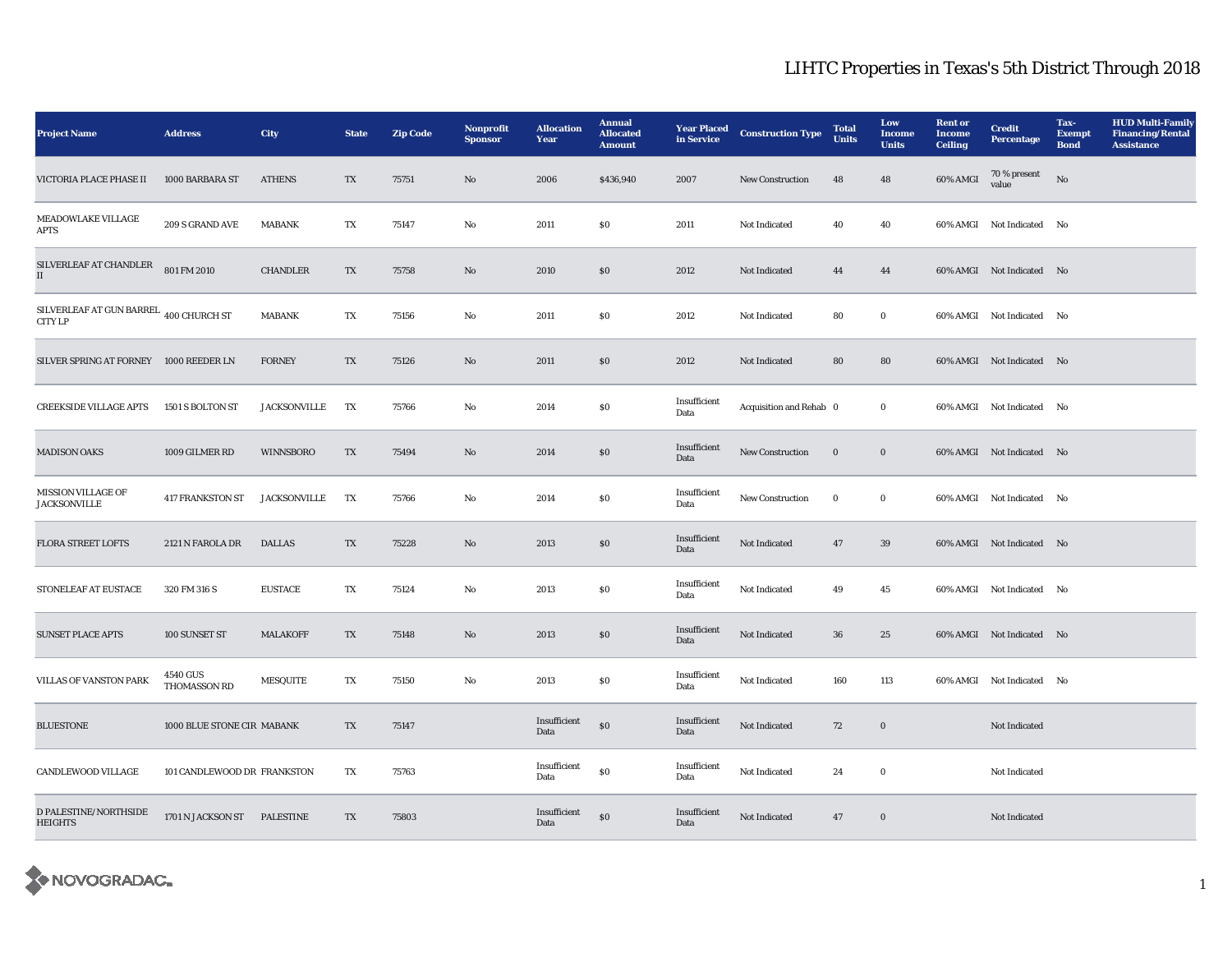| <b>Project Name</b>                                        | <b>Address</b>                                 | <b>City</b>          | <b>State</b>            | <b>Zip Code</b> | Nonprofit<br><b>Sponsor</b> | <b>Allocation</b><br>Year | <b>Annual</b><br><b>Allocated</b><br><b>Amount</b> | <b>Year Placed</b><br>in Service | <b>Construction Type</b>  | <b>Total</b><br><b>Units</b> | Low<br><b>Income</b><br><b>Units</b> | <b>Rent</b> or<br><b>Income</b><br><b>Ceiling</b> | <b>Credit</b><br><b>Percentage</b> | Tax-<br><b>Exempt</b><br><b>Bond</b> | <b>HUD Multi-Family</b><br><b>Financing/Rental</b><br>Assistance |
|------------------------------------------------------------|------------------------------------------------|----------------------|-------------------------|-----------------|-----------------------------|---------------------------|----------------------------------------------------|----------------------------------|---------------------------|------------------------------|--------------------------------------|---------------------------------------------------|------------------------------------|--------------------------------------|------------------------------------------------------------------|
| HERITAGE SQUARE APTS                                       | 1308 JACKSONVILLE<br>SQ DR                     | <b>JACKSONVILLE</b>  | TX                      | 75766           | $\rm No$                    | 2008                      | $\$0$                                              | Insufficient<br>Data             | Acquisition and Rehab 50  |                              | 50                                   | 60% AMGI TCEP only                                |                                    | No                                   |                                                                  |
| <b>HILLCREST APTS</b>                                      | 2019 HILLCREST ST MESQUITE                     |                      | TX                      | 75149           |                             | Insufficient<br>Data      | ${\bf S0}$                                         | Insufficient<br>Data             | Not Indicated             | 306                          | $\boldsymbol{0}$                     |                                                   | Not Indicated                      |                                      |                                                                  |
| JACKSONVILLE PINES APTS                                    | 432 TALLEY NICHOLS JACKSONVILLE<br>$_{\rm DR}$ |                      | TX                      |                 |                             | Insufficient<br>Data      | \$0                                                | Insufficient<br>Data             | Not Indicated             | 67                           | $\mathbf 0$                          |                                                   | Not Indicated                      |                                      |                                                                  |
| <b>LBJ GARDEN VILLAS</b>                                   | 1725 OATES DR                                  | <b>MESQUITE</b>      | TX                      | 75150           |                             | Insufficient<br>Data      | $\$0$                                              | Insufficient<br>Data             | Not Indicated             | 156                          | $\bf{0}$                             |                                                   | Not Indicated                      |                                      |                                                                  |
| <b>MILL RUN APTS</b>                                       | 55 MILL RUN CIR                                | <b>ELKHART</b>       | TX                      | 75839           |                             | Insufficient<br>Data      | $\$0$                                              | Insufficient<br>Data             | Not Indicated             | 54                           | $\bf{0}$                             |                                                   | Not Indicated                      |                                      |                                                                  |
| <b>HEATHER LANE APTS</b>                                   | 100 HEATHER LN CIR TERRELL                     |                      | TX                      | 75160           |                             | 1999                      | $\$0$                                              | 2000                             | New Construction          | 240                          | 240                                  |                                                   | 30 % present<br>value              | Yes                                  |                                                                  |
| MURCHISON STREET APT                                       | 1600 E MURCHISON<br>${\rm ST}$                 | <b>PALESTINE</b>     | $\mathbf{T} \mathbf{X}$ | 75801           | $\rm No$                    | 1997                      | \$0                                                | 2000                             | Acquisition and Rehab 41  |                              | 40                                   |                                                   | 30 % present<br>value              |                                      |                                                                  |
| <b>LEGACY POINT APT HOMES</b>                              | 238 S BARNES DR                                | <b>GARLAND</b>       | TX                      | 75042           | No                          | 2000                      | $\$0$                                              | 2001                             | Acquisition and Rehab 183 |                              | 183                                  |                                                   | $30\,\%$ present<br>value          | Yes                                  |                                                                  |
| <b>VILLAS OF HICKORY</b><br><b>ESTATES</b>                 | 3211 HICKORY TREE<br>RD                        | <b>BALCH SPRINGS</b> | TX                      | 75180           | No                          | 2000                      | \$0                                                | 2001                             | New Construction          | 128                          | 96                                   |                                                   | 70 % present<br>value              | $\mathbf{N}\mathbf{o}$               |                                                                  |
| <b>LA VILLITA</b>                                          | <b>630 CEDAR ST</b>                            | <b>FORNEY</b>        | TX                      | 75126           |                             | 2001                      | $\$0$                                              | 2002                             | Not Indicated             | 52                           | 51                                   |                                                   | Not Indicated                      |                                      |                                                                  |
| <b>TREEHOUSE APTS</b>                                      | 1910 S SYCAMORE ST PALESTINE                   |                      | TX                      | 75801           |                             | 2000                      | $\$0$                                              | 2002                             | New Construction          | 76                           | 76                                   |                                                   | 70 % present<br>value              | No                                   |                                                                  |
| <b>SEVEN POINTS APTS</b>                                   | 421 WOOD ST                                    | <b>SEVEN POINTS</b>  | TX                      | 75143           | No                          | 2001                      | \$0                                                | 2003                             | Acquisition and Rehab 48  |                              | 47                                   |                                                   | 70 % present<br>value              | $\mathbf{N}\mathbf{o}$               |                                                                  |
| TERRELL SENIOR TERRACES 350 WINDSOR AVE<br><b>PHASE II</b> |                                                | <b>TERRELL</b>       | TX                      | 75160           | No                          | 2002                      | \$0                                                | 2003                             | Acquisition and Rehab 180 |                              | 144                                  |                                                   | 70 % present<br>value              | No                                   |                                                                  |
| EVERGREEN AT MESQUITE<br><b>APTS</b>                       | <b>5651 NW DR</b>                              | <b>MESQUITE</b>      | TX                      | 75150           | No                          | 2003                      | $\$0$                                              | 2004                             | New Construction          | 200                          | 200                                  |                                                   | 30 % present<br>value              | Yes                                  |                                                                  |
| <b>JACKSONVILLE SQUARE</b><br><b>APTS</b>                  | 1302 JACKSONVILLE<br>SQ DR                     | JACKSONVILLE TX      |                         | 75766           | $\rm No$                    | 2002                      | \$0                                                | 2004                             | New Construction          | 44                           | 44                                   |                                                   | 70 % present<br>value              | No                                   |                                                                  |

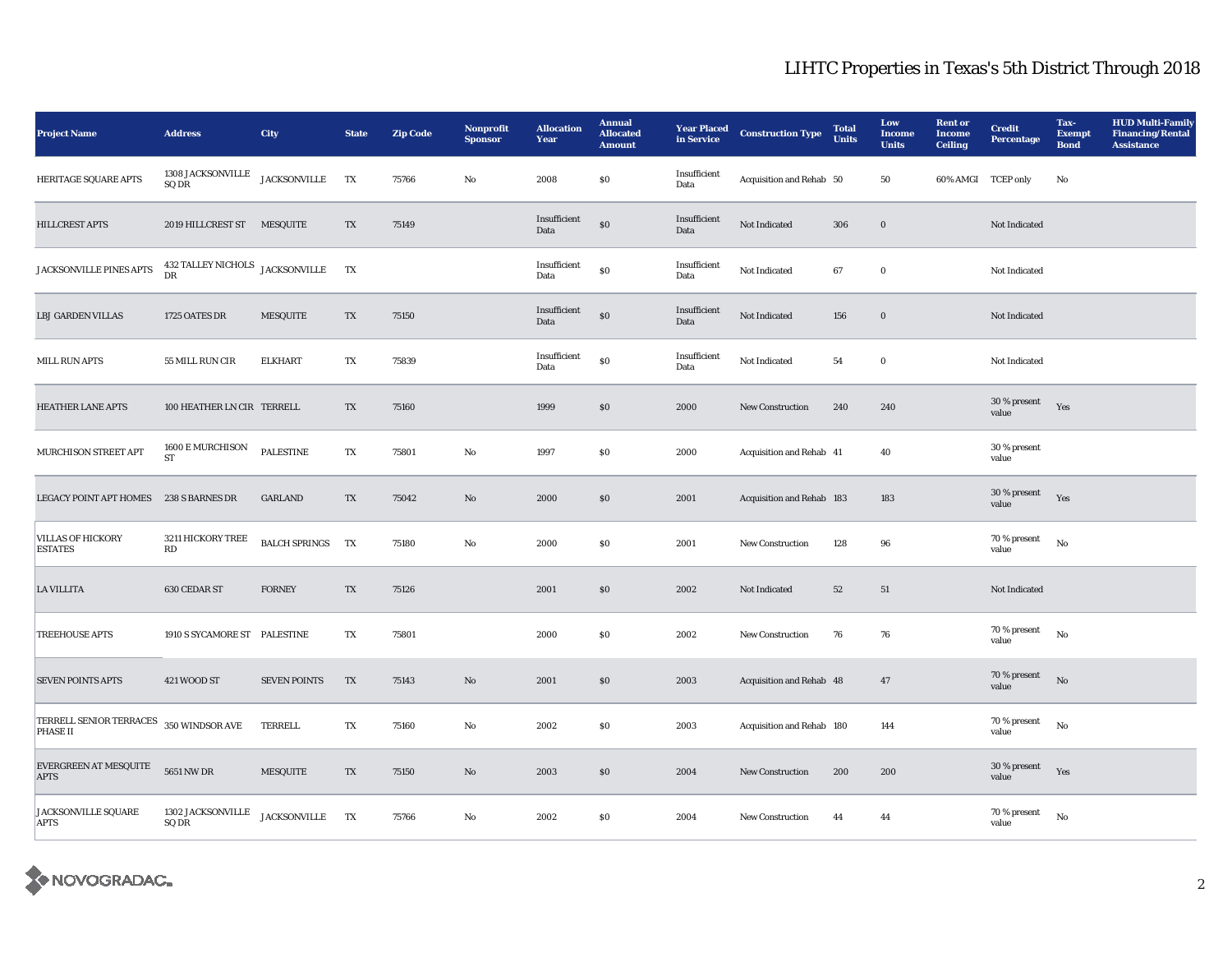| <b>Project Name</b>                           | <b>Address</b>                                                                       | <b>City</b>               | <b>State</b>           | <b>Zip Code</b> | Nonprofit<br><b>Sponsor</b> | <b>Allocation</b><br>Year | <b>Annual</b><br><b>Allocated</b><br><b>Amount</b> | <b>Year Placed</b><br>in Service | <b>Construction Type</b> | <b>Total</b><br><b>Units</b> | Low<br><b>Income</b><br><b>Units</b> | <b>Rent</b> or<br><b>Income</b><br><b>Ceiling</b> | <b>Credit</b><br>Percentage | Tax-<br><b>Exempt</b><br><b>Bond</b> | <b>HUD Multi-Family</b><br><b>Financing/Rental</b><br><b>Assistance</b> |
|-----------------------------------------------|--------------------------------------------------------------------------------------|---------------------------|------------------------|-----------------|-----------------------------|---------------------------|----------------------------------------------------|----------------------------------|--------------------------|------------------------------|--------------------------------------|---------------------------------------------------|-----------------------------|--------------------------------------|-------------------------------------------------------------------------|
| <b>GARDENS OF ATHENS</b>                      | 314 WOOD ST                                                                          | <b>ATHENS</b>             | TX                     | 75751           | $\rm No$                    | 2004                      | \$0                                                | 2005                             | New Construction         | 36                           | 32                                   |                                                   | 70 % present<br>value       | $\mathbf{N}\mathbf{o}$               |                                                                         |
| <b>SPRING OAKS APTS</b>                       | 4317 SHEPHERD LN                                                                     | <b>BALCH SPRINGS</b>      | TX                     | 75180           |                             | 2004                      | \$850,235                                          | 2006                             | New Construction         | 160                          | 128                                  | 60% AMGI                                          | 70 % present<br>value       |                                      |                                                                         |
| <b>VILLAS OF SEAGOVILLE</b>                   | 1000 E MALLOY<br><b>BRIDGE RD</b>                                                    | <b>SEAGOVILLE</b>         | TX                     | 75159           |                             | 2004                      | \$428,270                                          | 2006                             | New Construction         | 100                          | 78                                   | 60% AMGI                                          | 70 % present<br>value       |                                      |                                                                         |
| <b>BRIARWOOD APTS</b>                         | 513 E SIXTH ST                                                                       | <b>KAUFMAN</b>            | TX                     | 75142           |                             | 2004                      | \$173,148                                          | 2006                             | Acquisition and Rehab 48 |                              | 48                                   | 60% AMGI                                          | 70 % present<br>value       |                                      |                                                                         |
| <b>HAMPTON CHASE APTS</b>                     | 2401 N STATE HWY<br>155                                                              | <b>PALESTINE</b>          | TX                     | 75803           |                             | 2005                      | \$551,310                                          | 2006                             | <b>New Construction</b>  | 75                           | 75                                   | 60% AMGI                                          | 70 % present<br>value       |                                      |                                                                         |
| PINE MEADOWS APTS (RUSK) 1383 W SIXTH ST      |                                                                                      | <b>RUSK</b>               | TX                     | 75785           |                             | Insufficient<br>Data      | $\$0$                                              | Insufficient<br>Data             | Not Indicated            | 30                           | $\bf{0}$                             |                                                   | Not Indicated               |                                      |                                                                         |
| PEACHTREE SENIORS                             | 5009 S PEACHTREE<br>$\mathbf{R}\mathbf{D}$                                           | BALCH SPRINGS TX          |                        | 75180           | No                          | 2009                      | $\$0$                                              | Insufficient<br>Data             | Not Indicated            | 144                          | 144                                  |                                                   | 60% AMGI Not Indicated No   |                                      |                                                                         |
| <b>SANTA FE TRAILS</b>                        | 6318 RIDGECREST RD DALLAS                                                            |                           | TX                     | 75231           |                             | Insufficient<br>Data      | $\$0$                                              | Insufficient<br>Data             | Not Indicated            | 88                           | $\bf{0}$                             |                                                   | Not Indicated               |                                      |                                                                         |
| TERRELL SENIOR TERRACES FLYING SCHOOL         | 260 W BRITISH<br><b>BLVD</b>                                                         | TERRELL                   | TX                     | 75160           |                             | Insufficient<br>Data      | $\$0$                                              | Insufficient<br>Data             | Not Indicated            | 43                           | $\mathbf 0$                          |                                                   | Not Indicated               |                                      |                                                                         |
| <b>TIFFANY SQUARE APTS</b>                    | 101 TIFFANY CIR                                                                      | <b>TERRELL</b>            | TX                     | 75160           |                             | Insufficient<br>Data      | \$0                                                | Insufficient<br>Data             | Not Indicated            | 95                           | $\bf{0}$                             |                                                   | Not Indicated               |                                      |                                                                         |
| <b>VAN APTS</b>                               | 1012 E<br>PENNSYLVANIA AVE                                                           | $\ensuremath{\text{VAN}}$ | TX                     | 75790           |                             | Insufficient<br>Data      | $\$0$                                              | Insufficient<br>Data             | Not Indicated            | $27\,$                       | $\bf{0}$                             |                                                   | Not Indicated               |                                      |                                                                         |
| <b>VICTORIA PLACE</b>                         | 900 BARBARA ST                                                                       | <b>ATHENS</b>             | $\mathbf{T}\mathbf{X}$ | 75751           |                             | Insufficient<br>Data      | $\$0$                                              | Insufficient<br>Data             | Not Indicated            | 75                           | $\bf{0}$                             |                                                   | Not Indicated               |                                      |                                                                         |
| <b>VILLAGE OF KAUFMAN</b>                     | 421 E SEVENTH ST                                                                     | <b>KAUFMAN</b>            | TX                     | 75142           | Yes                         | 2012                      | \$18,109                                           | Insufficient<br>Data             | Not Indicated            | 68                           | 68                                   | 60% AMGI                                          | $30\,\%$ present<br>value   | No                                   | $\rm\thinspace No$                                                      |
| <b>WOODSIDE VILLAGE</b>                       | 2020 MARTIN<br><b>LUTHER KING JR</b><br><b>BLVD</b>                                  | <b>PALESTINE</b>          | TX                     | 75801           | No                          | 2015                      | \$0                                                | Insufficient<br>Data             | Acquisition and Rehab 92 |                              | 92                                   |                                                   | 60% AMGI TCEP only          | No                                   | No                                                                      |
| <b>ABBINGTON HILL OF</b><br><b>BROWNSBORO</b> | <b>INGRAM STREET</b><br>APPROX. 180 FEET<br>SOUTH OF JOE B.<br><b>FULGHAM CIRCLE</b> | <b>BROWNSBORO</b>         | TX                     | 75756           | No                          | 2015                      | \$0                                                | Insufficient<br>Data             | Acquisition and Rehab 56 |                              | 51                                   |                                                   | 60% AMGI TCEP only          | No                                   | No                                                                      |

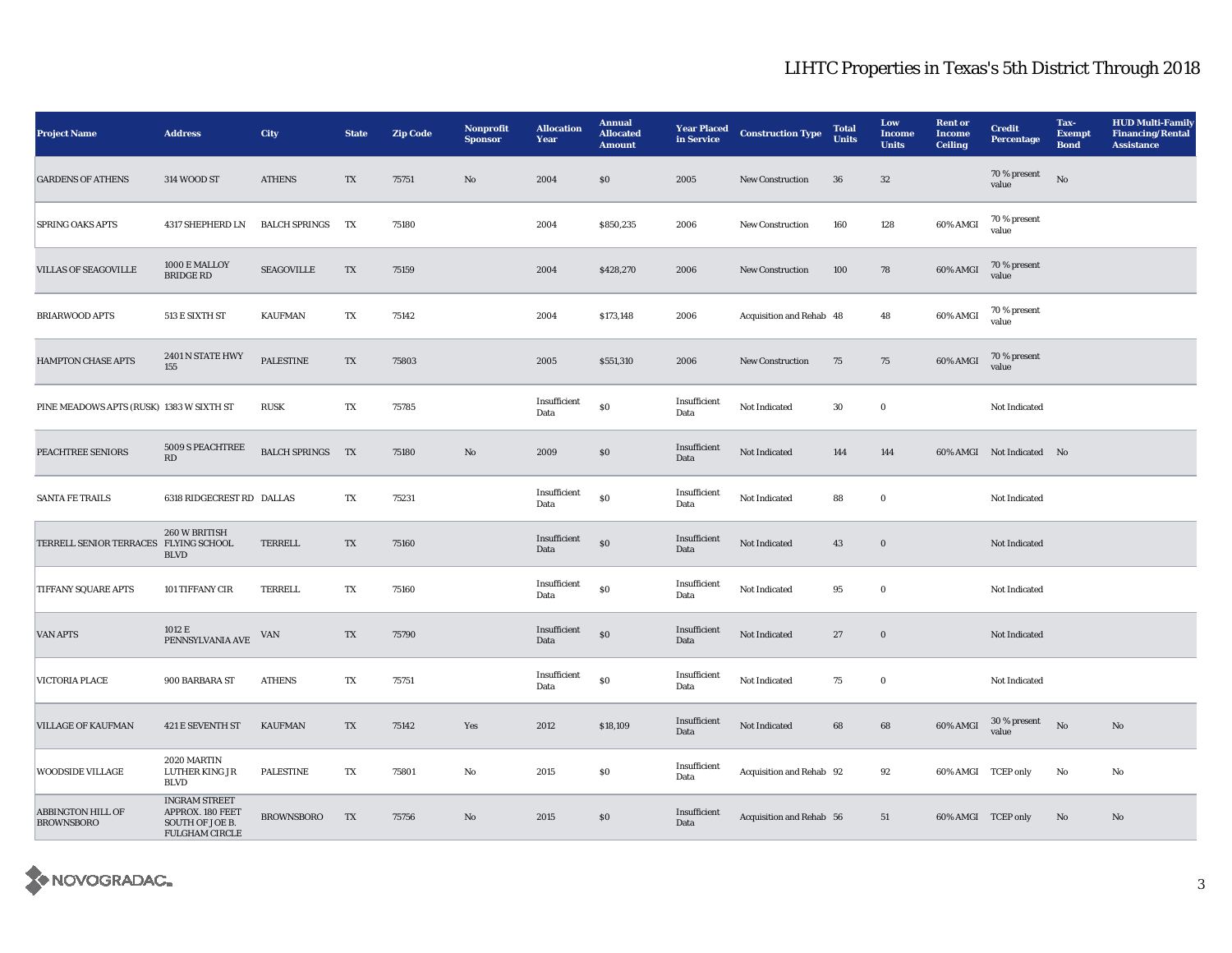| <b>Project Name</b>                        | <b>Address</b>                                    | <b>City</b>          | <b>State</b>           | <b>Zip Code</b> | Nonprofit<br><b>Sponsor</b> | <b>Allocation</b><br>Year | <b>Annual</b><br><b>Allocated</b><br><b>Amount</b> | <b>Year Placed</b><br>in Service | <b>Construction Type</b>  | <b>Total</b><br><b>Units</b> | Low<br><b>Income</b><br><b>Units</b> | <b>Rent or</b><br>Income<br><b>Ceiling</b> | <b>Credit</b><br><b>Percentage</b> | Tax-<br><b>Exempt</b><br><b>Bond</b> | <b>HUD Multi-Family</b><br><b>Financing/Rental</b><br><b>Assistance</b> |
|--------------------------------------------|---------------------------------------------------|----------------------|------------------------|-----------------|-----------------------------|---------------------------|----------------------------------------------------|----------------------------------|---------------------------|------------------------------|--------------------------------------|--------------------------------------------|------------------------------------|--------------------------------------|-------------------------------------------------------------------------|
| <b>FAIRVIEW COTTAGES</b>                   | 1600 SOUTH<br><b>PALESTINE</b>                    | <b>ATHENS</b>        | TX                     | 75751           | $\rm No$                    | 2015                      | $\$0$                                              | Insufficient<br>Data             | Acquisition and Rehab 44  |                              | 44                                   | 60% AMGI TCEP only                         |                                    | $\rm\thinspace No$                   | $\mathbf {No}$                                                          |
| RUSK SENIORS APARTMENTS 275 CHEROKEE       |                                                   | <b>RUSK</b>          | TX                     | 75785           | $\mathbf{N}\mathbf{o}$      | 2015                      | \$0                                                | Insufficient<br>Data             | Acquisition and Rehab 24  |                              | 24                                   | 60% AMGI TCEP only                         |                                    | No                                   | No                                                                      |
| THE OAKS OF FAIRVIEW                       | 160 GIBSON RD                                     | <b>ATHENS</b>        | TX                     | 75751           | $\rm\thinspace No$          | 2015                      | \$0                                                | Insufficient<br>Data             | Acquisition and Rehab 98  |                              | 98                                   | 60% AMGI TCEP only                         |                                    | $\rm\thinspace No$                   | No                                                                      |
| THE OAKS OF WESTVIEW                       | 1201 WEST COLLEGE CANTON                          |                      | TX                     | 75103           | No                          | 2015                      | \$0                                                | Insufficient<br>Data             | Acquisition and Rehab 88  |                              | 88                                   | 60% AMGI TCEP only                         |                                    | No                                   | No                                                                      |
| <b>BLUFF VIEW SENIOR</b><br><b>VILLAGE</b> | NWC OF US-175<br>FRONTAGE RD & FM CRANDALL<br>741 |                      | TX                     | 75114           | No                          | 2016                      | \$0                                                | Insufficient<br>Data             | New Construction          | 48                           | 43                                   | 60% AMGI                                   | 70 % present<br>value              | $\mathbf{N}\mathbf{o}$               |                                                                         |
| <b>LAKE RIDGE APARTMENTS</b>               | 401 N 3RD ST                                      | <b>MABANK</b>        | TX                     | 75147           | No                          | 2016                      | \$0                                                | Insufficient<br>Data             | Acquisition and Rehab 42  |                              | 42                                   | 60% AMGI                                   | 70 % present<br>value              | No                                   | No                                                                      |
| TIMBER RIDGE APARTMENTS 427 MARTIN ST      |                                                   | <b>CHANDLER</b>      | TX                     | 75758           | No                          | 2016                      | $\$0$                                              | Insufficient<br>Data             | Acquisition and Rehab 44  |                              | 44                                   | 60% AMGI                                   | 70 % present<br>value              | $\mathbf{N}\mathbf{o}$               | $\mathbf {No}$                                                          |
| <b>SILVER GARDENS</b><br><b>APARTMENTS</b> | 2620 RUIDOSA<br><b>AVENUE</b>                     | <b>DALLAS</b>        | TX                     | 75228           | No                          | 2017                      | \$0                                                | Insufficient<br>Data             | Acquisition and Rehab 202 |                              | 202                                  | 60% AMGI                                   | 30 % present<br>value              |                                      |                                                                         |
| <b>SPRINGS APARTMENTS</b>                  | 4702 AMBASSADOR<br>WAY                            | <b>BALCH SPRINGS</b> | TX                     | 75180           | $\rm No$                    | 2017                      | \$0                                                | Insufficient<br>Data             | New Construction          | 221                          | 221                                  | 60% AMGI                                   | 30 % present<br>value              |                                      |                                                                         |
| <b>FORESTWOOD</b>                          | 4540 LASATER RD.                                  | <b>BALCH SPRINGS</b> | <b>TX</b>              | 75181           | No                          | 2018                      | $\$0$                                              | Insufficient<br>Data             | New Construction          | 220                          | 220                                  | 60% AMGI                                   | 30 % present<br>value              |                                      |                                                                         |
| 803 N MAIN ST                              | 803 N MAIN ST                                     | <b>RUSK</b>          | $\mathbf{T}\mathbf{X}$ | 75785           | $\mathbf {No}$              | 1987                      | $\$0$                                              | 1987                             | Existing                  | $\mathbf{1}$                 | $\mathbf{1}$                         |                                            | Not Indicated                      |                                      |                                                                         |
| 414 ROOSEVELT AVE                          | 414 ROOSEVELT AVE TERRELL                         |                      | TX                     | 75160           | No                          | 1988                      | $\$0$                                              | 1988                             | New Construction          | $\mathbf{1}$                 | $\mathbf{1}$                         |                                            | Not Indicated                      |                                      |                                                                         |
| <b>EASTGATE VILLAGE</b>                    | 619 CEDAR ST                                      | <b>FORNEY</b>        | TX                     | 75126           | $\rm No$                    | 1988                      | $\$0$                                              | 1988                             | Existing                  | 52                           | 52                                   |                                            | Not Indicated                      |                                      |                                                                         |
| MESQUITE SQUARE<br><b>HOUSTON</b>          | 1101 HOUSTON DR                                   | <b>MESQUITE</b>      | TX                     | 75149           | No                          | 1988                      | \$0                                                | 1988                             | New Construction          | 16                           | 16                                   |                                            | Not Indicated                      |                                      |                                                                         |
| <b>PARK VISTA PLACE</b>                    | 1700 N JACKSON ST                                 | <b>PALESTINE</b>     | TX                     | 75803           | No                          | 1988                      | \$0                                                | 1988                             | Existing                  | 48                           | 48                                   |                                            | Not Indicated                      |                                      |                                                                         |

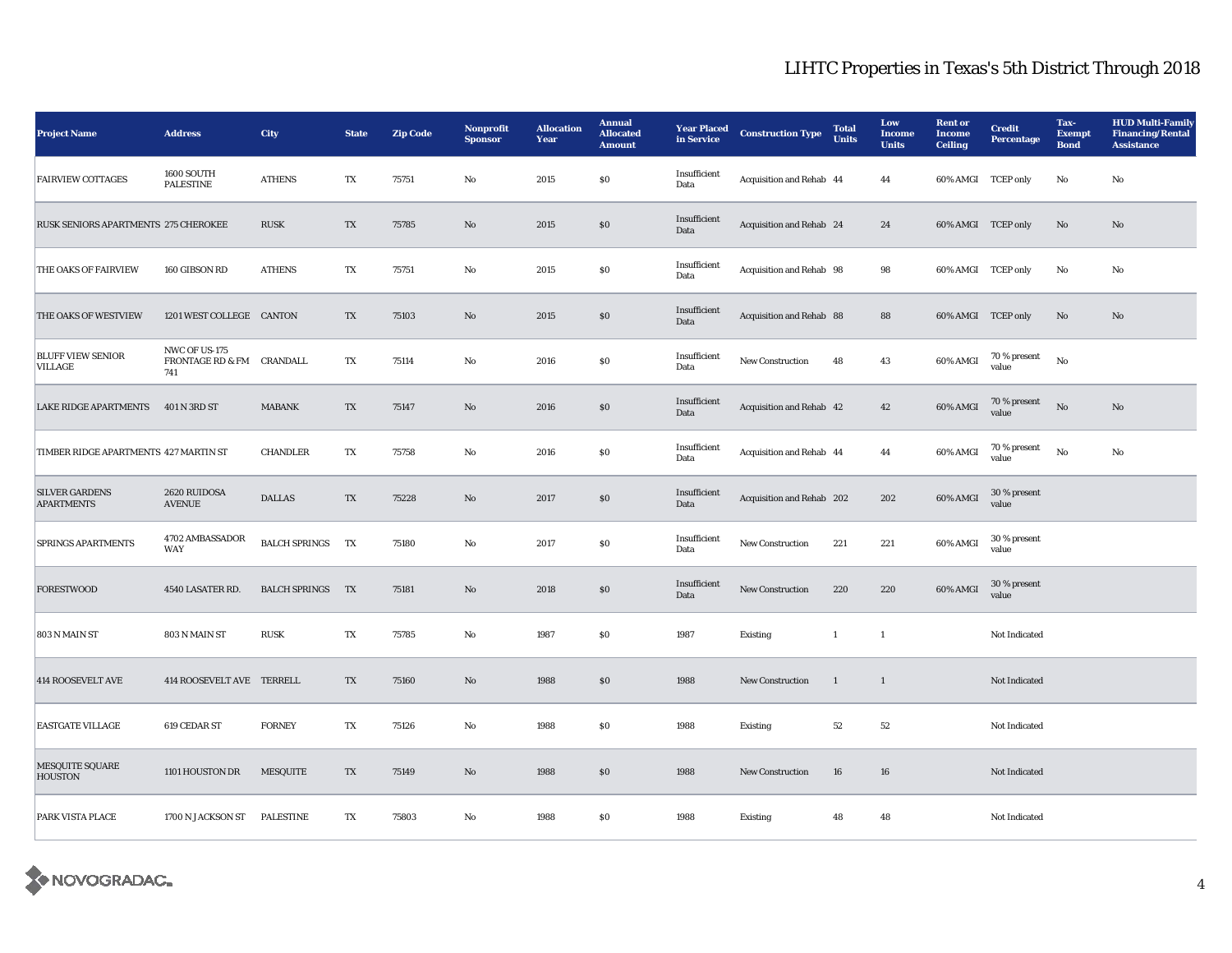| <b>Project Name</b>                         | <b>Address</b>                                    | <b>City</b>         | <b>State</b>            | <b>Zip Code</b> | Nonprofit<br><b>Sponsor</b> | <b>Allocation</b><br><b>Year</b> | <b>Annual</b><br><b>Allocated</b><br><b>Amount</b> | <b>Year Placed</b><br>in Service | <b>Construction Type</b>  | <b>Total</b><br><b>Units</b> | Low<br><b>Income</b><br><b>Units</b> | <b>Rent or</b><br><b>Income</b><br><b>Ceiling</b> | <b>Credit</b><br><b>Percentage</b> | Tax-<br><b>Exempt</b><br><b>Bond</b> | <b>HUD Multi-Family</b><br><b>Financing/Rental</b><br><b>Assistance</b> |
|---------------------------------------------|---------------------------------------------------|---------------------|-------------------------|-----------------|-----------------------------|----------------------------------|----------------------------------------------------|----------------------------------|---------------------------|------------------------------|--------------------------------------|---------------------------------------------------|------------------------------------|--------------------------------------|-------------------------------------------------------------------------|
| <b>WASHINGTON HEIGHTS</b>                   | 1001 MINERAL WELLS TERRELL<br>$\operatorname{ST}$ |                     | TX                      | 75160           | $\mathbf{No}$               | 1988                             | \$0                                                | 1988                             | Acquisition and Rehab 132 |                              | 132                                  |                                                   | Not Indicated                      |                                      |                                                                         |
| <b>WINNSBORO SQUARE</b>                     | <b>407 MCKINNEY ST</b>                            | <b>WINNSBORO</b>    | TX                      | 75494           | No                          | 1988                             | \$0                                                | 1988                             | Acquisition and Rehab 32  |                              | 32                                   |                                                   | Not Indicated                      |                                      |                                                                         |
| <b>CEDAR RIDGE APTS -</b><br><b>KAUFMAN</b> | 1100 JANET CIR                                    | <b>KAUFMAN</b>      | TX                      | 75142           | No                          | 1989                             | \$0                                                | 1989                             | Acquisition and Rehab 38  |                              | 38                                   |                                                   | Not Indicated                      |                                      |                                                                         |
| <b>FAIRVIEW SOUTH APTS</b>                  | 160 GIBSON RD                                     | <b>ATHENS</b>       | TX                      | 75751           | $\rm\thinspace No$          | 1989                             | <b>SO</b>                                          | 1989                             | Acquisition and Rehab 44  |                              | 44                                   |                                                   | Not Indicated                      |                                      |                                                                         |
| <b>PINE VILLAS APTS</b>                     | 704 S MCALLISTER ST QUITMAN                       |                     | TX                      | 75783           | No                          | 1989                             | \$0                                                | 1989                             | Acquisition and Rehab 24  |                              | 24                                   |                                                   | Not Indicated                      |                                      |                                                                         |
| <b>SOUTHWOOD APTS</b>                       | 1308 JACKSONVILLE<br>SQ DR                        | <b>JACKSONVILLE</b> | TX                      | 75766           | $\mathbf{No}$               | 1989                             | $\$0$                                              | 1990                             | Acquisition and Rehab 40  |                              | 40                                   |                                                   | Not Indicated                      |                                      |                                                                         |
| SPINDLETOP APTS                             | 5929 MELODY LN                                    | <b>DALLAS</b>       | $\mathbf{T}\mathbf{X}$  | 75231           | No                          | 1990                             | \$0                                                | 1990                             | Acquisition and Rehab 204 |                              | 204                                  |                                                   | Not Indicated                      |                                      |                                                                         |
| <b>BROOK APTS</b>                           | <b>6852 SHADYBROOK</b><br>LN                      | <b>DALLAS</b>       | TX                      | 75231           | No                          | 1990                             | \$0                                                | 1990                             | Acquisition and Rehab 192 |                              | 192                                  |                                                   | Not Indicated                      |                                      |                                                                         |
| <b>CRESTRIDGE APTS</b>                      | 6417 RIDGECREST RD DALLAS                         |                     | $\mathbf{T} \mathbf{X}$ | 75231           | $\rm No$                    | 1991                             | \$0                                                | 1991                             | Acquisition and Rehab 110 |                              | 110                                  |                                                   | Not Indicated                      |                                      |                                                                         |
| <b>CROSS CREEK APTS</b>                     | <b>6033 E NW HWY</b>                              | <b>DALLAS</b>       | TX                      | 75231           | $\rm No$                    | 1990                             | <b>SO</b>                                          | 1991                             | Acquisition and Rehab 264 |                              | 264                                  |                                                   | Not Indicated                      |                                      |                                                                         |
| <b>FRANKSTON RETIREMENT</b>                 | <b>200 GARRISON ST</b>                            | <b>FRANKSTON</b>    | TX                      | 75763           | No                          | 1991                             | \$0                                                | 1991                             | <b>New Construction</b>   | 24                           | 24                                   |                                                   | Not Indicated                      |                                      |                                                                         |
| <b>SPRING CREEK APTS</b>                    | 404 CLEARWATER RD GRAND SALINE                    |                     | TX                      | 75140           | $\mathbf{No}$               | 1991                             | S <sub>0</sub>                                     | 1991                             | New Construction          | 28                           | 28                                   |                                                   | 60% AMGI Not Indicated No          |                                      |                                                                         |
| SOUTH TIMBER RIDGE APTS 427 MARTIN ST       |                                                   | <b>CHANDLER</b>     | TX                      | 75758           | No                          | 1991                             | \$0                                                | 1991                             | <b>New Construction</b>   | 43                           | 43                                   |                                                   | Not Indicated                      |                                      |                                                                         |
| HERITAGE PLACE APTS<br>(JACKSONVILLE)       | 1220 HERITAGE DR                                  | <b>JACKSONVILLE</b> | TX                      | 75766           | No                          | 2014                             | \$0                                                | 1992                             | <b>New Construction</b>   | 40                           | 40                                   |                                                   | 60% AMGI Not Indicated No          |                                      |                                                                         |
| <b>LE BARON ARMS APTS</b>                   | 6466 RIDGECREST RD DALLAS                         |                     | TX                      | 75231           | $\mathbf{No}$               | 1990                             | \$0                                                | 1992                             | Acquisition and Rehab 88  |                              | 88                                   |                                                   | Not Indicated                      |                                      |                                                                         |

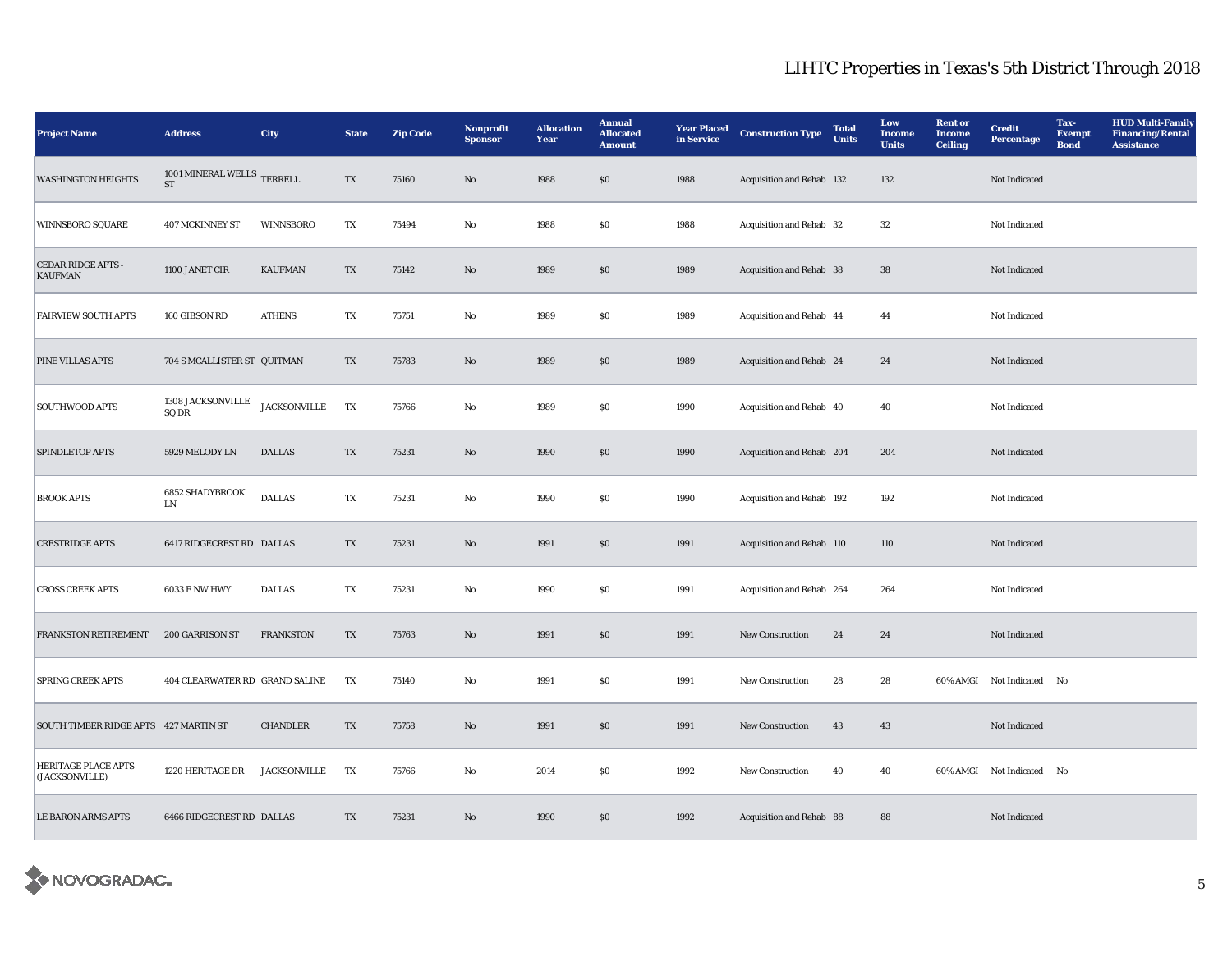| <b>Project Name</b>                        | <b>Address</b>                                      | City               | <b>State</b> | Zip Code | Nonprofit<br><b>Sponsor</b> | <b>Allocation</b><br>Year | <b>Annual</b><br><b>Allocated</b><br><b>Amount</b> | <b>Year Placed</b><br>in Service | <b>Construction Type</b>  | <b>Total</b><br><b>Units</b> | Low<br><b>Income</b><br><b>Units</b> | <b>Rent or</b><br><b>Income</b><br><b>Ceiling</b> | <b>Credit</b><br><b>Percentage</b> | Tax-<br><b>Exempt</b><br><b>Bond</b> | <b>HUD Multi-Family</b><br><b>Financing/Rental</b><br><b>Assistance</b> |
|--------------------------------------------|-----------------------------------------------------|--------------------|--------------|----------|-----------------------------|---------------------------|----------------------------------------------------|----------------------------------|---------------------------|------------------------------|--------------------------------------|---------------------------------------------------|------------------------------------|--------------------------------------|-------------------------------------------------------------------------|
| WILLS POINT MANOR APTS                     | 600 TENNESSEE CIR WILLS POINT                       |                    | TX           | 75169    | No                          | 1991                      | <b>SO</b>                                          | 1992                             | New Construction          | 24                           | 24                                   |                                                   | Not Indicated                      |                                      |                                                                         |
| <b>MINEOLA SENIORS</b><br><b>COMMUNITY</b> | 1136 N NEWSOM ST                                    | <b>MINEOLA</b>     | TX           | 75773    | No                          | 1991                      | $\$0$                                              | 1993                             | New Construction          | 48                           | 48                                   |                                                   | Not Indicated                      |                                      |                                                                         |
| <b>QUITMAN SQUARE</b>                      | 202 RICHARDS ST                                     | QUITMAN            | TX           | 75783    | No                          | 1991                      | \$0                                                | 1993                             | <b>New Construction</b>   | 24                           | 24                                   |                                                   | Not Indicated                      |                                      |                                                                         |
| EDGEWOOD SENIORS COMMU 300 E ELM ST        |                                                     | <b>EDGEWOOD</b>    | TX           | 75117    | No                          | 1992                      | \$0                                                | 1994                             | <b>New Construction</b>   | 24                           | 24                                   |                                                   | Not Indicated                      |                                      |                                                                         |
| VAN SENIOR CITIZENS                        | 805 E PENNSYLVANIA<br>$\operatorname{\mathbf{AVE}}$ | <b>VAN</b>         | TX           | 75790    | $\mathbf{No}$               | 1992                      | \$0                                                | 1994                             | New Construction          | $\bf{0}$                     | 28                                   |                                                   | Not Indicated                      |                                      |                                                                         |
| <b>WILLOW BEND APTS</b>                    | 101 HAMPTON CT                                      | <b>KAUFMAN</b>     | TX           | 75142    | No                          | 1992                      | \$0                                                | 1994                             | Acquisition and Rehab 24  |                              | 24                                   |                                                   | Not Indicated                      |                                      |                                                                         |
| <b>MELODY PLACE APTS</b>                   | <b>6852 SHADYBROOK</b><br>LN                        | <b>DALLAS</b>      | TX           | 75231    | $\mathbf{No}$               | 1994                      | \$0                                                | 1995                             | Acquisition and Rehab 192 |                              | 192                                  |                                                   | 70 % present<br>value              | No                                   |                                                                         |
| <b>NORTHSIDE HEIGHTS</b>                   | 1700 N JACKSON ST                                   | <b>PALESTINE</b>   | TX           | 75803    | No                          | 1994                      | $\$0$                                              | 1995                             | Acquisition and Rehab 48  |                              | 48                                   |                                                   | 30 % present<br>value              | No                                   |                                                                         |
| <b>PALESTINE SENIORS</b><br>COMMUNITY I    | 712 GARDNER DR                                      | <b>PALESTINE</b>   | TX           | 75803    | $\mathbf{No}$               | 1993                      | \$0                                                | 1995                             | New Construction          | 42                           | 42                                   |                                                   | 30 % present<br>value              | $\mathbf{N}\mathbf{o}$               |                                                                         |
| <b>SYCAMORE LANE APTS</b>                  | 321 OLD ELKHART RD PALESTINE                        |                    | TX           | 75801    | $\mathbf{No}$               | 1993                      | \$0                                                | 1995                             | Acquisition and Rehab 79  |                              | 79                                   |                                                   | 30 % present<br>value              | No                                   |                                                                         |
| <b>WILLS POINT CROSSING</b>                | 501 LAKE DR                                         | <b>WILLS POINT</b> | TX           | 75169    | $\mathbf{No}$               | 1994                      | $\$0$                                              | 1995                             | New Construction          | 36                           | 36                                   |                                                   | 30 % present<br>value              | $\mathbf{N}\mathbf{o}$               |                                                                         |
| YANTIS VILLAGE APTS                        | 100 VILLAGE CIR                                     | <b>YANTIS</b>      | TX           | 75497    | No                          | 1993                      | \$0                                                | 1995                             | <b>New Construction</b>   | 24                           | 24                                   |                                                   | 30 % present<br>value              | No                                   |                                                                         |
| <b>ACADEMY APTS</b>                        | 1905 E MURCHISON<br><b>ST</b>                       | <b>PALESTINE</b>   | TX           | 75801    | $\rm No$                    | 1994                      | \$0                                                | 1996                             | Acquisition and Rehab 24  |                              | 24                                   |                                                   | 30 % present<br>value              | No                                   |                                                                         |
| <b>MELODY VILLAGE APTS</b>                 | 5929 MELODY LN                                      | <b>DALLAS</b>      | TX           | 75231    | No                          | 1995                      | \$0                                                | 1996                             | Acquisition and Rehab 271 |                              | 271                                  |                                                   | 70 % present<br>value              | No                                   |                                                                         |
| <b>WILLOW POND APTS</b>                    | 6003 ABRAMS RD                                      | <b>DALLAS</b>      | TX           | 75231    | No                          | 1994                      | \$0                                                | 1996                             | Acquisition and Rehab 386 |                              | 386                                  |                                                   | 70 % present<br>value              | No                                   |                                                                         |